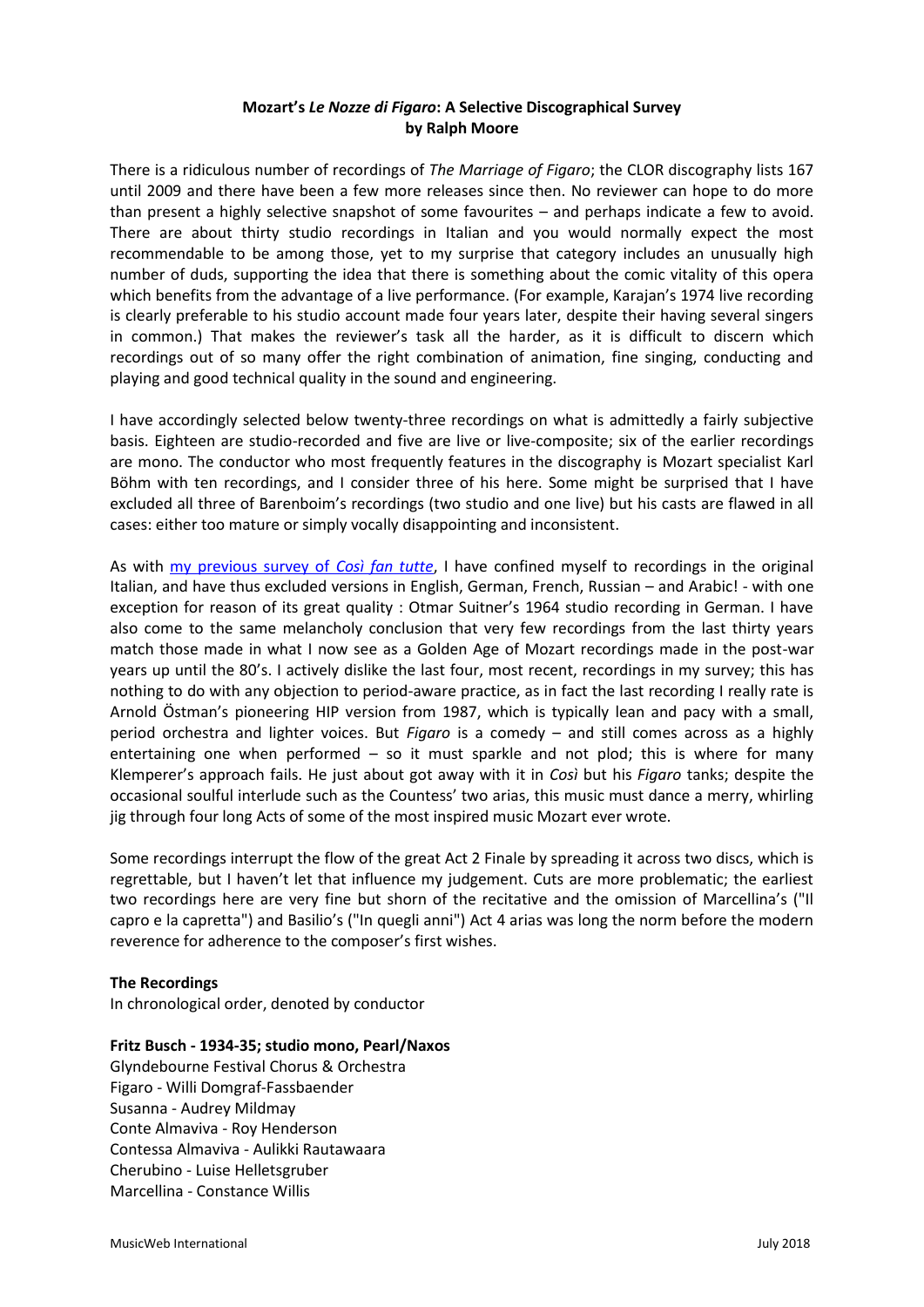Bartolo - Norman Allin (1934)/Italo Tajo (1935) Basilio - Heddle Nash Curzio - Morgan Jones Antonio - Fergus Dunlop Barbarina - Winifred Radford

The first thing that strikes the listener about this vintage, composite recording is its fleetness and Busch's lightness of touch. Only the crackly but clean sound, not the style, gives away its age – and it remains very listenable. The verve and drive of Busch's conducting "a tempo" is infectious. The voices, too, are light and agile; we hear some pretty, supple singing from the ladies and the men are suave and elegant. Fast vibrato, purity of tone and singing trippingly, "off the words", are qualities shared by all; the performance remains very fresh and appealing. Technically speaking, I should not include this in my survey, as all the *recitativo secco* is omitted and some arias, including Barbarina's "L'ho perduta", are cut but it is a recording milestone and will be a supplement to a complete recording which should be on the shelves on any devotee of this opera.

### **Herbert von Karajan – 1950; studio mono, EMI/Warner/Membran**

Chorus - Wiener Staatsoper; Orchestra - Wiener Philharmoniker Figaro - Erich Kunz Susanna - Irmgard Seefried Conte Almaviva - George London Contessa Almaviva - Elisabeth Schwarzkopf Cherubino - Sena Jurinac Marcellina - Elisabeth Höngen Bartolo - Marjan Rus Basilio - Erich Majkut Curzio - Erich Majkut Antonio - Wilhelm Felden Barbarina - Rosl Schwaiger

I love the urgency of Karajan's direction here; right from the overture, taken at breakneck speed, he suggests the madcap, farcical nature of the entertainment we are given. particularly admire the way here George London as Almaviva frequently reins in his big voice to sing delicately then lets rip; Erich Kunz sings with subtlety and sweetness as a slightly understated but very attractive Figaro; Seefried is cute, sharp and adorable as Susanna; Schwarzkopf sings aristocratically as the Countess; Jurinac is boyish and lovely of tone as Cherubino; and Marjan Rus makes a bluff, black-voiced Bartolo. The supporting cast is generally more than adequate, although Antonio is feebly sung by Wilhelm Felden.

The thin, clean, clear mono sound is very acceptable but there is one big caveat: at Walter Legge's insistence, this pioneering recording was shorn of all dialogue so you have continuous music without the recitativo links and thus will need to be familiar with story. The VPO strings perform wonders keeping up with their conductor, truly exhilarating - and he knows when to relax, as you may hear in the tender moments. For reasons of the sound and cuts, this cannot be a first recommendation but it makes a lovely supplement.

### **Hans Rosbaud – 1955; live mono, Walhall**

Chorus - Chorale Elisabeth Brasseur Orchestre de la Société des Concerts du Conservatoire (Paris) Figaro - Rolando Panerai Susanna - Rita Streich Conte Almaviva - Heinz Rehfuss Contessa Almaviva - Teresa Stich-Randall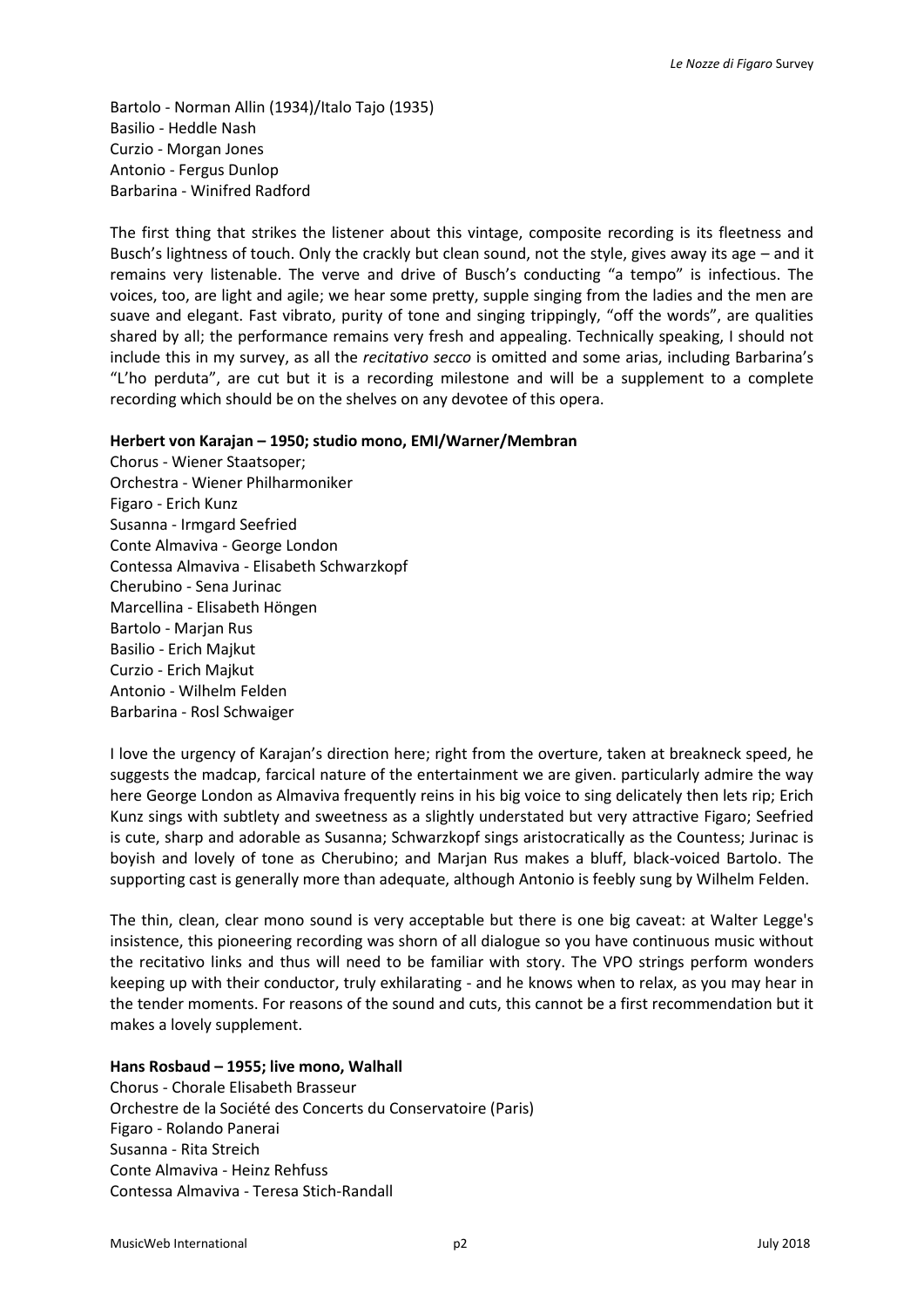Cherubino - Pilar Lorengar Marcellina - Christiane Gayraud Bartolo - Marcello Cortis Basilio - Hugues Cuénod Curzio - Gérard Friedman Antonio - André Vessières Barbarina - Madeleine Ignal

Fresh from the delights of Rosbaud's *Così* recorded two years later than this but also at the Aix Festival, I was looking forward to hearing this recording and was far from disappointed. This is one of the most beguiling live performances I know, hence my five stars, despite its being in rather brittle mono and having the usual cuts of Marcellina's and Basilio's arias - hence the two CD format. Were it a studio recording which retained its liveliness, it would rival Solti et al, both for its exuberance and the sheer quality of the singing.

Panerai is superb as Figaro: clean and agile of voice with that fast, flickering vibrato, easy top notes and incisive delivery of the Italian text. Rita Streich is the most charming Susanna I know - and that includes some formidable rivals such as Lucia Popp. Stich-Randall is in pure, affecting voice, infinitely touching and vulnerable as the Countess and singing without the slightest affectation or artifice. Pilar Lorengar is just lovely as Cherubino, somehow more boyish through not attempting to sound butch. It's a pleasure to hear Marcellina's music - especially the duelling duet with Susanna - sung by a younger, firmer-voiced mezzo instead of the usual old bag. Cortis is rather too light for Bartolo, as he is for Don Alfonso, but sings nimbly and Hugues Cuénod is ideal as a piping, oleaginous Basilio. Some have found Heinz Rehfuss less than ideal as the Count: he has a dark, beautiful, menacing voice, with the attractively quick pulse common to so many singers of that era, is at home in Italian being a multi-lingual Swiss, and to my ears embodies very successfully an essentially rather unattractive character, earning enthusiastic applause from the audience.

Rosbaud was surely the most natural of Mozart conductors; everything is ideally paced and his orchestra - surprisingly, for a festival band? - is virtuosic, immediately blitzing the scurrying passages in the overture and playing throughout with great precision and alertness.

### **Vittorio Gui – 1955; studio stereo, EMI**

Glyndebourne Festival Chorus & Orchestra Figaro - Sesto Bruscantini Susanna - Graziella Sciutti Conte Almaviva - Franco Calabrese Contessa Almaviva - Sena Jurinac Cherubino - Risë Stevens Marcellina - Monica Sinclair Bartolo - Ian Wallace Basilio - Hugues Cuénod Curzio - Daniel McCoshan Antonio - Gwyn Griffiths Barbarina - Jeannette Sinclair

I believe that this is the first stereo studio recording of this evergreen opera and the sound remains very good, with its very slightly subdued ambience and slightly undercooked bass frequencies compensated for by the lift and drive of an ensemble which always pushes the drama onward rather than linger over the beauties of the music. Indeed, the listener is taken aback by the speed Gui adopts for the overture and he never looks back.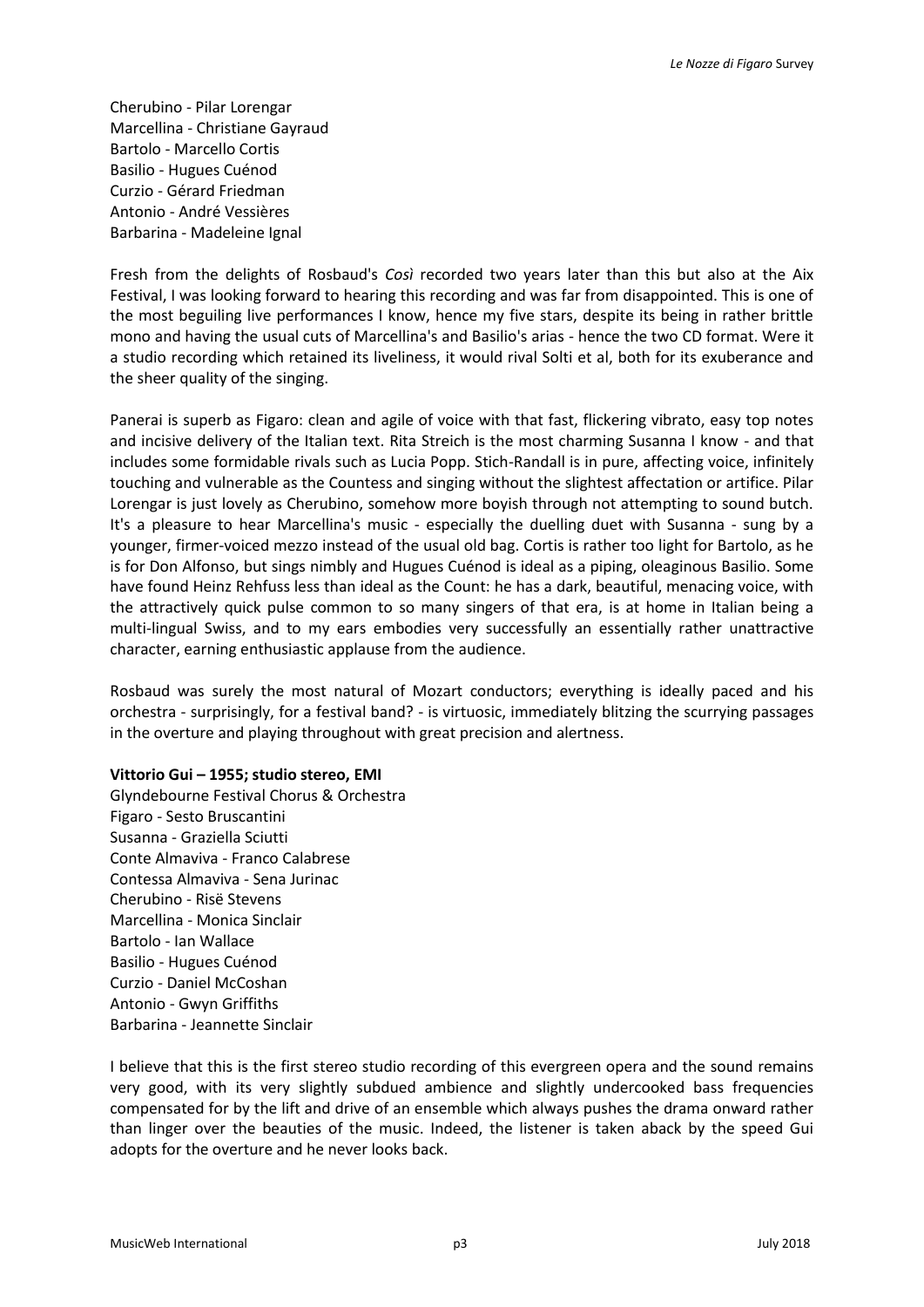It is unfortunate that there are a few cuts, which enable the opera to be fitted onto two CDs for the Classics for Pleasure issue (not that the original producers had CDs in mind...), especially as the cuts include the arias for two excellent singers in the robust Monica Sinclair's Marcellina and Hugues Cuénod's light, oily Don Basilio. The latter's aria was recorded and appears on CD3 where it should in the currently unavailable three CD EMI "Great Recordings" issue, where the opera is oddly coupled with the two symphonies 38 and 39 at the end of CDs 1 and 2 respectively, thus twice interrupting proceedings, but Marcellina's aria must never have been recorded.

The cast in general is first rate, even if the pure, dignified Countess of Sena Jurinac is just a bit anonymous and languid, in contradiction to Gui's general paciness, yet her restraint is paradoxically touching in "Dove sono". Bruscantini hasn't the juiciest voice but he sings so naturally, elegantly and intelligently as Figaro and bass Calabrese is saturnine and incisive as the Count, even if he sounds rather "senior" in tone; both are singers of the old school, neat, agile, with the slightly faster vibrato typical of Italian singers of that pedigree.

Risë Stevens has a lovely voice but also something of Calabrese's disadvantage in that she sounds too fruity and "bosomy" to be a lovesick boy; this was, after all, the same year as she was triumphantly singing Carmen at the Met, but she sounds more apt in "Voi che sapete", where she somewhat tames her voluptuous tone, than in "Non so più". Sciutti is absolutely charming as Susanna and the cast is completed by a couple of old stagers with big, firm voices in Ian Wallace and Monica Sinclair. As a result, the ensemble numbers are especially satisfying; try the magical Terzetto, track 28, CD 1 and the famous "Canzonetta sull'aria" is sheer delight.

#### **Erich Kleiber – 1955; studio stereo, Decca**

Chorus - Wiener Staatsoper Orchestra - Wiener Philharmoniker Figaro - Cesare Siepi Susanna - Hilde Güden Conte Almaviva - Alfred Poell Contessa Almaviva - Lisa Della Casa Cherubino - Suzanne Danco Marcellina - Hilde Rössl-Majdan Bartolo - Fernando Corena Basilio - Murray Dickie Curzio - Hugo Meyer-Welfing Antonio - Harald Pröglhoff Barbarina - Anny Felbermayer

This is the second stereo recording ever made and still sounds fine. Kleiber was a true Mozartian and is yet another of those old-time conductors who attacks the music with almost sounds like period zeal; nothing soupy or cloying here it's sharp-edged satire. This is the same chorus and orchestra that gave Karajan such a lively and beautifully played recording five years earlier but now we have stereo sound, the recitatives, an almost complete score - and a terrific cast headed by the great Cesare Siepi who has the perfect voice for Figaro: a beautiful basso cantante with an upper extension. Gueden is marvellously neat and pointed as Susanna with both the agility and the firm lower register so often missing in sopranos who undertake this role. Hilde Rössl-Majdan makes a perfect Marcellina. Then we have the divine Lisa Della Casa as the Countess who in her first aria sounds a little tremulous but that delicacy adds to her vulnerability; "Dove sono" is firmer of line and wonderfully pure of tone but I think she is even better for Leinsdorf in their studio recording three years later. It is true that some other individual performances are less than ideal; Suzanne Danco sings charmingly but her light trilling soprano does not in the least suggest a lovestruck teenage boy; Corena is satisfactory as Bartolo, comic and characterful without having the ideal basso resonance; Poell's Count Almaviva is blustery and dry of voice, his Italian intermittently Teutonic - a flaw occasionally apparent in other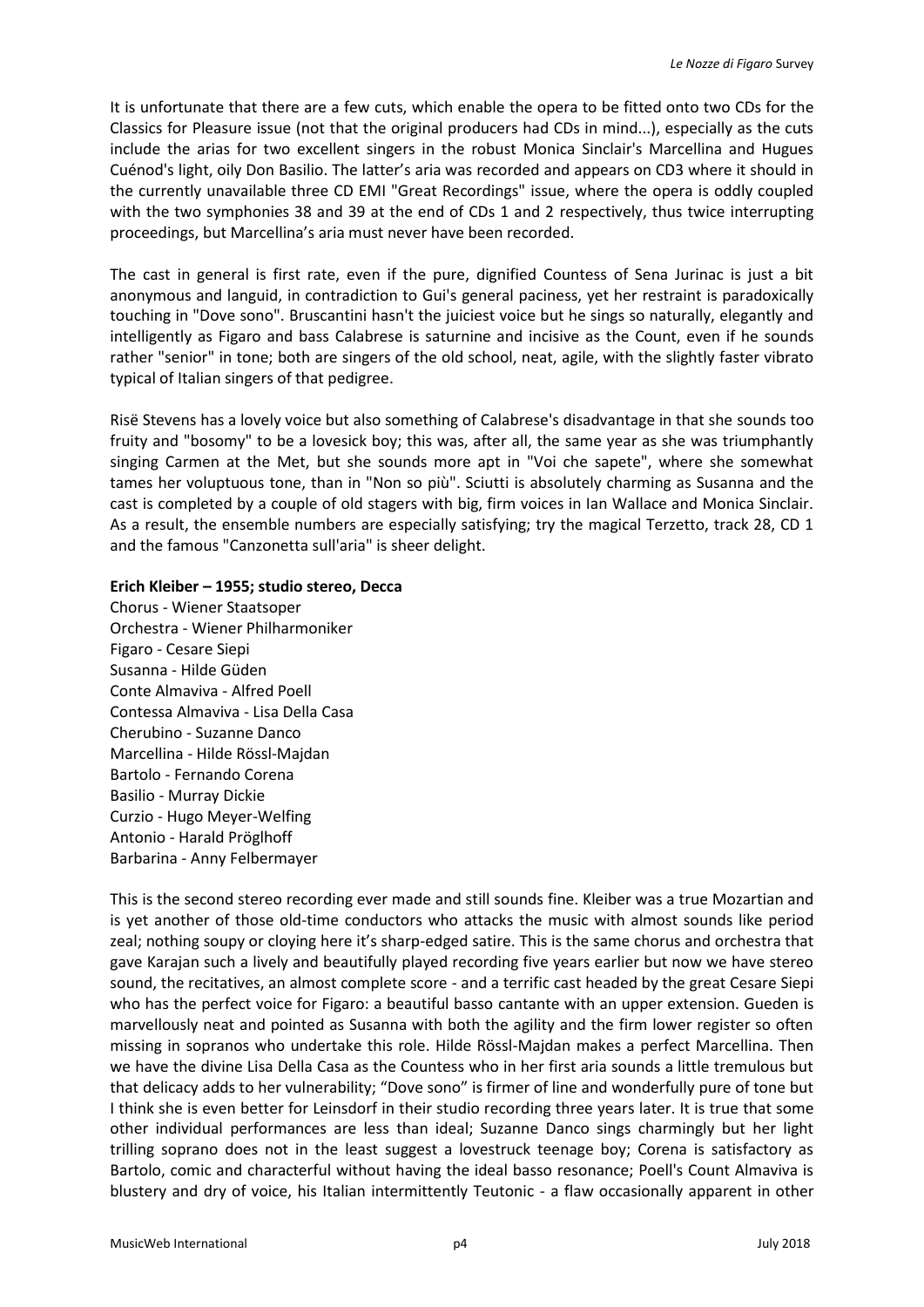singers, too. And goodness knows why the decision was made to give Susanna Marcellina's aria – it's wholly inappropriate – but the only other textual oddities are two cuts in "Aprite presto"; it is otherwise complete.

N.B. This is also available on a super-budget 3CD set on ALTO (ALC 2501)

### **Karl Böhm – 1956; studio mono, Philips/Guild**

Chorus - Wiener Staatsoper Orchestra - Wiener Symphoniker Figaro - Walter Berry Susanna - Rita Streich Conte Almaviva - Paul Schöffler Contessa Almaviva - Sena Jurinac Cherubino - Christa Ludwig Marcellina - Ira Malaniuk Bartolo - Oskar Czerwenka Basilio - Erich Majkut Curzio - Murray Dickie Antonio - Karl Dönch Barbarina - Rosl Schwaiger

I normally love Walter Berry in anything but I find his Figaro to be a bit too bluff, coarse and clumsy. Czerwenka is similarly crude and Schoeffler sounds elderly, Germanic (the odd "qvando") and "fruffly". The biggest advantages here are in the female cast, headed by Jurinac's serene, poised Countess; she is also more animated here than for Gui. The young Christa Ludwig sings a rather careful but beautifully vocalised Cherubino, Rita Streich is typically charming as Susanna and Ira Malaniuk ideal as Marcellina: mature-sounding but not wobbly. Böhm confirms his reputation as a real Mozart stylist. Unfortunately, the sound on this set is tubby, foggy and bass-heavy - perfectly listenable but no aural treat.

Arias are sung "straight" without appoggiaturas apart and the usual two arias are missing. This is valuable for the women's contribution but not a real contender.

### **Karl Böhm – 1957; live mono, Gala**

Chorus - Wiener Staatsoper Orchestra - Wiener Philharmoniker Figaro - Erich Kunz Susanna - Irmgard Seefried Conte Almaviva - Dietrich Fischer-Dieskau Contessa Almaviva - Elisabeth Schwarzkopf Cherubino - Christa Ludwig Marcellina - Sieglinde Wagner Bartolo - Georg Stern Basilio - Murray Dickie Curzio - Erich Majkut Antonio - Alois Pernerstorfer Barbarina - Anny Felbermayer

The basic mono sound here is to be regretted but it does not prevent the listener from appreciating the vitality of this live performance; words are clear and there is little distortion. Erich Kunz was a Viennese favourite but is perhaps better caught in the studio recording under Karajan seven years earlier. He brings a warm, genial quality to his Figaro reminding us that he was also celebrated as both Papageno and Guglielmo – and he is able to inject some edge into his portrayal, just as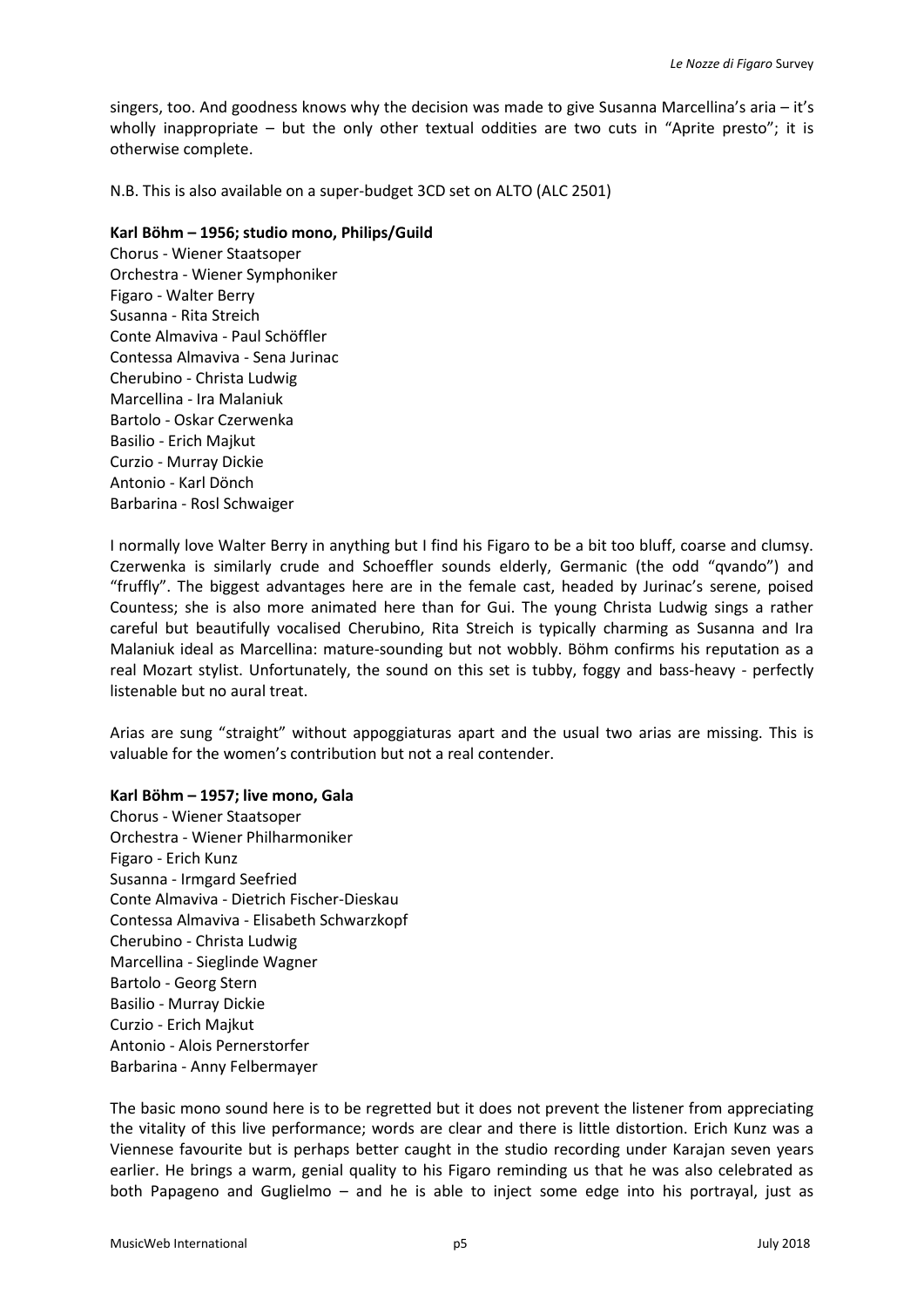Guglielmo turns sour. His ma and pa are vividly sung by Sieglinde Wagner and Georg Stern; in fact, the whole cast is strong, drawn from Viennese regulars, whose names feature in many classic recordings of live performances of the era; they are experienced character actors. Irmgard is caught here in her prime before her premature vocal decline but I think it a pity she momentarily transforms into a screeching harridan when slapping Figaro in the last scene. A young, lean-voiced Fischer-Dieskau barks and grits his teeth too much but creates a suitably priapic Almaviva.

The Italian intermittently turns slightly Teutonic but for the most part this is an engaging performance; I prefer it to Böhm's live recording above from the previous year in the same venue, especially as the sound is superior, Christa Ludwig repeats her passionate Cherubino and the exchange of Schwarzkopf for Jurinac is a fair trade, both being superlative. Schwarzkopf is the most recorded Countess, appearing on nine recordings between 1950 and 1961, including the Karajan and Giulini studio versions ten years apart; it is easy to hear why as the role ideally suits her vocal makeup, drawing on her gift for delicacy and pathos; like Lisa Della Casa, she can spin the long lines of her lament arias on a thread of tone. Anny Felbermayer sings Barbarina's aria prettily and feelingly.

Böhm's competence as a Mozartian is never for a moment in doubt but there are a few peculiarities: he takes the "Canzonetta sull'aria" (wrongly labelled in the booklet "su l'aria") at such a plodding pace that it is robbed of its delicious irony.

This would be more recommendable if it were not for its indifferent sound, its incidental infelicities and the strength of the competition in general.

(Oddly, Marcellina's and Basilio's arias, Nos. 24 and 25, are in the track listings of CD3 with the note "This aria has not been recorded", which reminds me of the joke "Please do not read this sign".)

## **Erich Leinsdorf – 1958; studio stereo, Decca**

Chorus - Wiener Staatsoper Orchestra - Wiener Philharmoniker Figaro - Giorgio Tozzi Susanna - Roberta Peters Conte Almaviva - George London Contessa Almaviva - Lisa Della Casa Cherubino - Rosalind Elias Marcellina - Sandra Warfield Bartolo - Fernando Corena Basilio - Gabor Carelli Curzio - Gabor Carelli Antonio - Ljubomir Pantscheff Barbarina - Anny Felbermayer

This classic 1958 Decca recording has long been unavailable except in a cheap issue on the German Cantus Classics label, fitted economically on two rather than three discs by the expedient of cutting a few minutes recitative - a press well worth paying, I think to obtain an otherwise unaffordable companion piece to Leinsdorf's excellent, equally recommendable "Don Giovanni", recorded the following year. Unfortunately, however, the Cantus issue introduces an untamed edginess into the sound which was not present on the beautifully engineered original and is certainly not present in the 1996 re-mastering, so get this on Decca if you can find it affordably.

Leinsdorf was clearly on a roll during this period and his direction is sharp, sprung and propulsive with none of the heaviness which could afflict pre-HIP Mozart. The VPO is simply marvellous and the cast consists mainly of old hands who are sometimes inclined to ham it up - Sandra Warfield is the worst offender here - but on the other hand really bring the recitativo alive; you have only to listen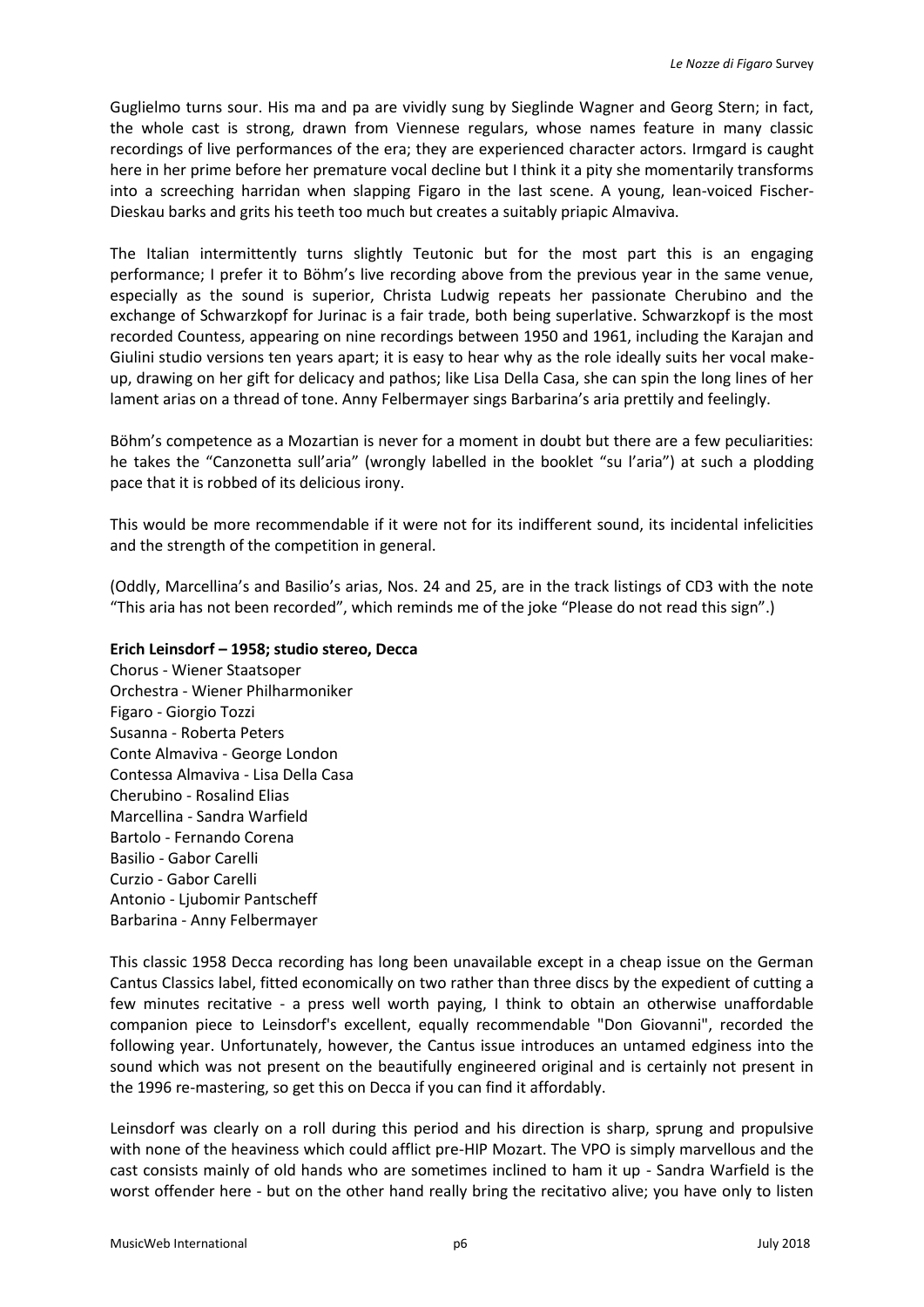to the first exchange between Figaro and Susanna to hear how Tozzi and Peters take every opportunity to characterise and bring out the light comedy of their relationship. Warfield's "Old Bag" Marcellina is a bit of a blot on the set and some of her singing is clumsy but she doesn't ruin it. I was surprised by how the excellent American bass Giorgio Tozzi could lighten his big, black voice and impersonate a charming, lively Figaro while I was equally pleased by the absence of squawk in Roberta Peters' pert and perky Susanna. Rosalind Elias is a rich-toned, boyish, impassioned Cherubino and Fernando Corena does his usual reliable shtick as a bluff, idiomatic Bartolo. Gabor Carelli is an amusingly toady Basilio and, doubling up, sings neatly as Don Curzio, too.

Which leaves the two aristocrats, George London as a dangerous Count and the divine Lisa Della Casa as his Countess Rosina. London, like Tozzi, can take the Wagner out of his voice and achieve the requisite Mozartian sprightliness without blanching his imposing tone. Della Casa has the same kind of poise and purity shared by all the great Countesses - Te Kanawa, Margaret Price, Gundula Janowitz - and suggests a welcome modicum of pain and vulnerability.

This recording has tended to be overlooked but it is in many ways as recommendable as more celebrated, vintage versions.

#### **Carlo Maria Giulini – 1959; studio stereo, EMI/Warner**

Philharmonia Chorus & Orchestra Figaro - Giuseppe Taddei Susanna - Anna Moffo Conte Almaviva - Eberhard Wächter Contessa Almaviva - Elisabeth Schwarzkopf Cherubino - Fiorenza Cossotto Marcellina - Dora Gatta Bartolo - Ivo Vinco Basilio - Renato Ercolani Curzio - Renato Ercolani Antonio - Piero Cappuccilli Barbarina - Elisabetta Fusco

This recording has long enjoyed classic, cult status, not without reason. The listener is immediately made aware of the sheer élan of the Philharmonia, the snap and drive of Giulini's direction – he could be listless as he aged – and the individuality of the singers' voices and characterisation, not to mention their sheer tonal beauty. The sharp precision and variety of verbal inflection in Taddei's Figaro make him a force to be reckoned with – and he has a bass note to call on in his baritone when he wants to parody the count or assume a more menacing air. Moffo's slightly plaintive soprano is very pert and appealing. Ivo Vinco is my ideal of a rich, rotund Italianate bass and is the best Bartolo on record alongside Kurt Moll. Dora Gatta makes a lively, catty Marcellina. Cossotto, this early in her career, can lighten her voice without losing the oboe tones which suggest boyishness and conveys perfectly Cherubino's confusion and impetuosity; listening to her warhorse arias makes one realise how dull some singers are in this role and Giulini's flexible phrasing adds greatly to their interest. It is no accident that Eberhard Wächter's macho Count is so successful, as he had also made a superb Don Giovanni for Giulini in the studio recording the previous year to this and their vocal and dramatic demands are similar; just occasionally he barks a bit but not as often as Fischer-Dieskau for Böhm. Schwarzkopf is in finest form, providing in her portrayal of the Countess yet another ideal portrait of a Mozartian woman to stand alongside her Elvira and Fiordiligi, all recorded around the same time. We even have the luxury of a young Piero Cappuccilli in the cameo role of Antonio the gardener – but the Barbarina is weak in her one brief aria.

It certainly helps to bring the comedy alive having so many native Italians and fluent Italian speakers in the cast; along with the live Glyndebourne performance this is the recording which perhaps best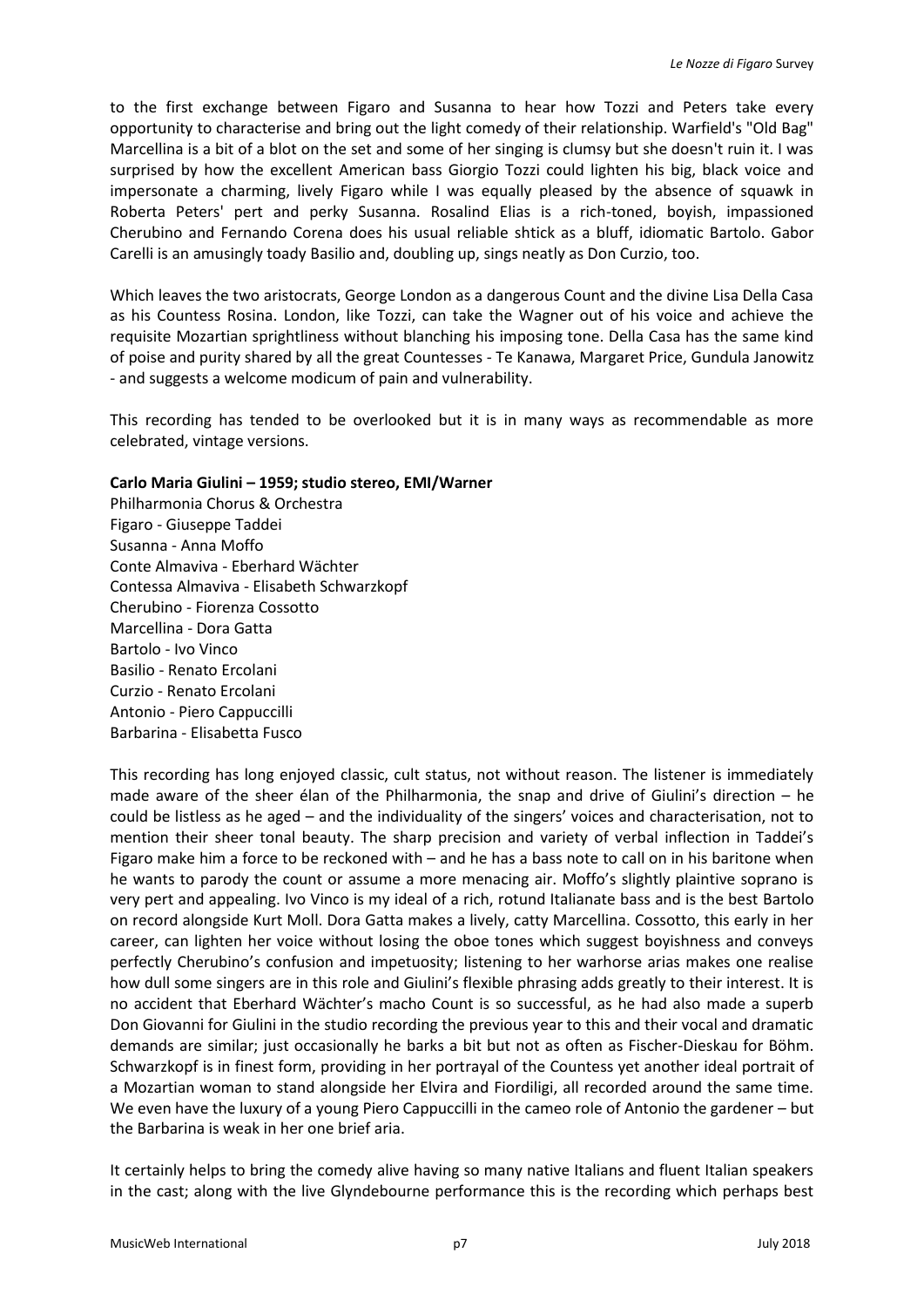conveys a sense of ensemble. The stereo sound is bit thin and papery but also correspondingly clean and clear, if bass-light. Marcellina's and Basilio's arias are cut.

#### **Silvio Varviso – 1962; live mono, Glyndebourne**

Glyndebourne Festival Chorus Royal Philharmonic Orchestra Figaro - Heinz Blankenburg Susanna - Mirella Freni Conte Almaviva - Gabriel Bacquier Contessa Almaviva - Leyla Gencer Cherubino - Edith Mathis Marcellina - Johanna Peters Bartolo - Carlo Cava Basilio - Hugues Cuénod Curzio - John Kentish Antonio - Derick Davies Barbarina - Maria Zeri

In surprisingly fine sound for a live 1962 recording, this Glyndebourne performance affords more surprises than just the quality of the sonics - not least, the fluid, affectionate, unrushed conducting of distinguished Swiss opera conductor Silvio Varviso, who is hardly a household name but was good enough to be regularly invited to the Met. Then there is the grand, passionate Countess of Turkish diva Leyla Gencer, whose big, luscious soprano is sometimes more suggestive of a verismo heroine than a Mozartian lady - but what a glorious voice she had – even if occasionally she sings a little flat. I hardly recognised the smooth baritone singing Figaro, knowing Gabriel Bacquier from recordings in his later years; the elegance and delicacy of his singing here is a revelation. Similarly, the light, neat, incisive baritone of Heinz Blankenburg - of whom, I freely admit, I had never heard - is a treat compared with some of the gruff, woolly basses who have attempted Figaro. His tone is totally Italianate, as is his way with the text; I wonder why he didn't have a bigger career. Mirella Freni, in purest and most youthful voice, is utterly charming as Susanna; her Letter Duet with Gencer is the bel canto highlight it should be and "Deh vieni non tardar" is simply sublime in its unhurried pathos; Varviso gives Freni all the time in the world to show off the limpid purity of her tone and the smoothness of her legato. Carlo Cava is suitably cavernous as Bartolo without being special and I have my doubts about the suitability of casting Edith Mathis as a soprano Cherubino - the voice lacks the velvety lower reaches to suggest boyishness - but she sings as well as ever. Supporting roles are characterfully taken by such as Hugues Cuénod as an oily Basilio and Maria Zeri as a sweet, touching Barbarina. He gets his aria, whereas Marcellina's is cut.

There are more modern recordings in better sound but none which convey so effortlessly the wit and charm of this opera while simultaneously honouring so completely its sublime musical qualities. As you may hear, the audience is enraptured by the singing, laughing frequently and thoroughly enjoying the comic moments. What a treat.

### **Otmar Suitner – 1964; studio stereo, EMI**

Chor des Staatsoper Dresden Orchestra - Dresdener Staatskapelle Figaro - Walter Berry Susanna - Anneliese Rothenberger Conte Almaviva - Hermann Prey Contessa Almaviva - Hilde Güden (Gueden) Cherubino - Edith Mathis Marcellina - Annelies Burmeister Bartolo - Fritz Ollendorf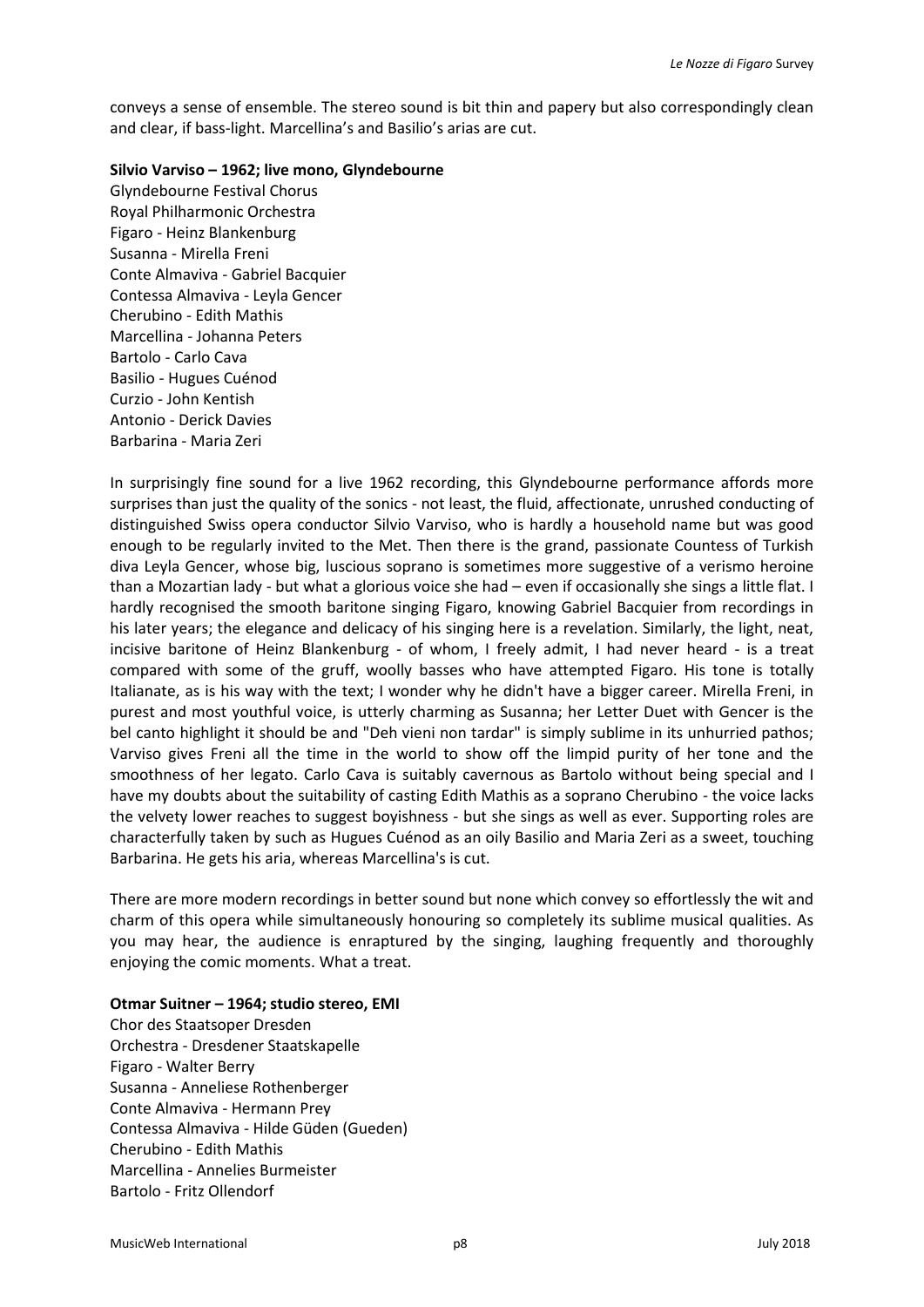Basilio - Peter Schreier Curzio - Jürgen Förster Antonio - Siegfried Vogel Barbarina - Rosmarie Rönisch

I am no enemy of standard repertoire operas in the vernacular and merely have two mild reservations about this superb ensemble recording: first, that the diphthongs and consonants of German cannot always accommodate the elegance of Da Ponte's libretto, especially at the speeds Suitner adopts, and secondly to signal that for all that I am usually a great admirer of Hilde Güden in almost anything, here she does not quite achieve the ethereal poise, purity and steadiness of the finest Countesses and seems slightly over-parted; her voice is too thin and soubrettish for the role and she sometimes sounds marginally under the note, but she is nonetheless touching. The Letter Duet finds both her and Rothenberger in sweetest voice and Suitner knocks on the door of sublimity without any undue portentousness; his tempo is typically propulsive.

Otherwise the singing is simply phenomenal, both individually and in consort. The cast is a who's who of German singing in the early 60's - except there is no role for Fritz Wunderlich. Walter Berry, in addition to having a beautiful bass-baritone with the top and flexibility to do justice to Figaro's music, also characterises with the just the dangerous edge this class-rebel requires. Anneliese Rothenberger is simply perfect as Susanna: pert, pretty and perky. Veteran German buffo bass Fritz Ollendorfer is great fun as Bartolo, a young Edith Mathis is a dream as Cherubino, Hermann Prey is suave and alert as the Count and the sadly short-lived Anneliese Burmeister makes a great Marcellina. Even a youthful Peter Schreier has not yet acquired the strangulated quality in his tenor which I find so repellent in his later recordings.

Suitner's direction consolidates his reputation amongst cognoscenti for unerring aptness in his choices of tempi and phrasing. He begins the overture at a tremendous lick, but the Dresdeners keep up with him and throughout he never lets proceedings drag. Ensembles are wonderfully fleet, energised and slick; take the trio "Cosa sento!" as a paradigm of his approach.

If Mozart auf Deutsch is your bag, don't hesitate.

### **Karl Böhm – 1967; studio stereo, DG**

Chorus & Orchestra: Deutsche Oper Berlin Figaro - Hermann Prey Susanna - Edith Mathis Conte Almaviva - Dietrich Fischer-Dieskau Contessa Almaviva - Gundula Janowitz Cherubino - Tatiana Troyanos Marcellina - Patricia Johnson Bartolo - Peter Lagger Basilio - Erwin Wohlfahrt Curzio - Martin Vantin Antonio - Klaus Hirte Barbarina - Barbara Vogel

This recording offers some of the best performances of the best arias and duets Mozart ever wrote for the female voice in the exquisite singing of the three great ladies here, Gundula Janowitz, Edith Mathis and Tatiana Troyanos, who compose a totally unbeatable trio. It is hard to mention this recording without some brief reference to the Letter Duet as featured in "The Shawshank Redemption" and I for one am delighted that it turned so many people onto opera. Besides, that track was selected for good reason: it's heavenly.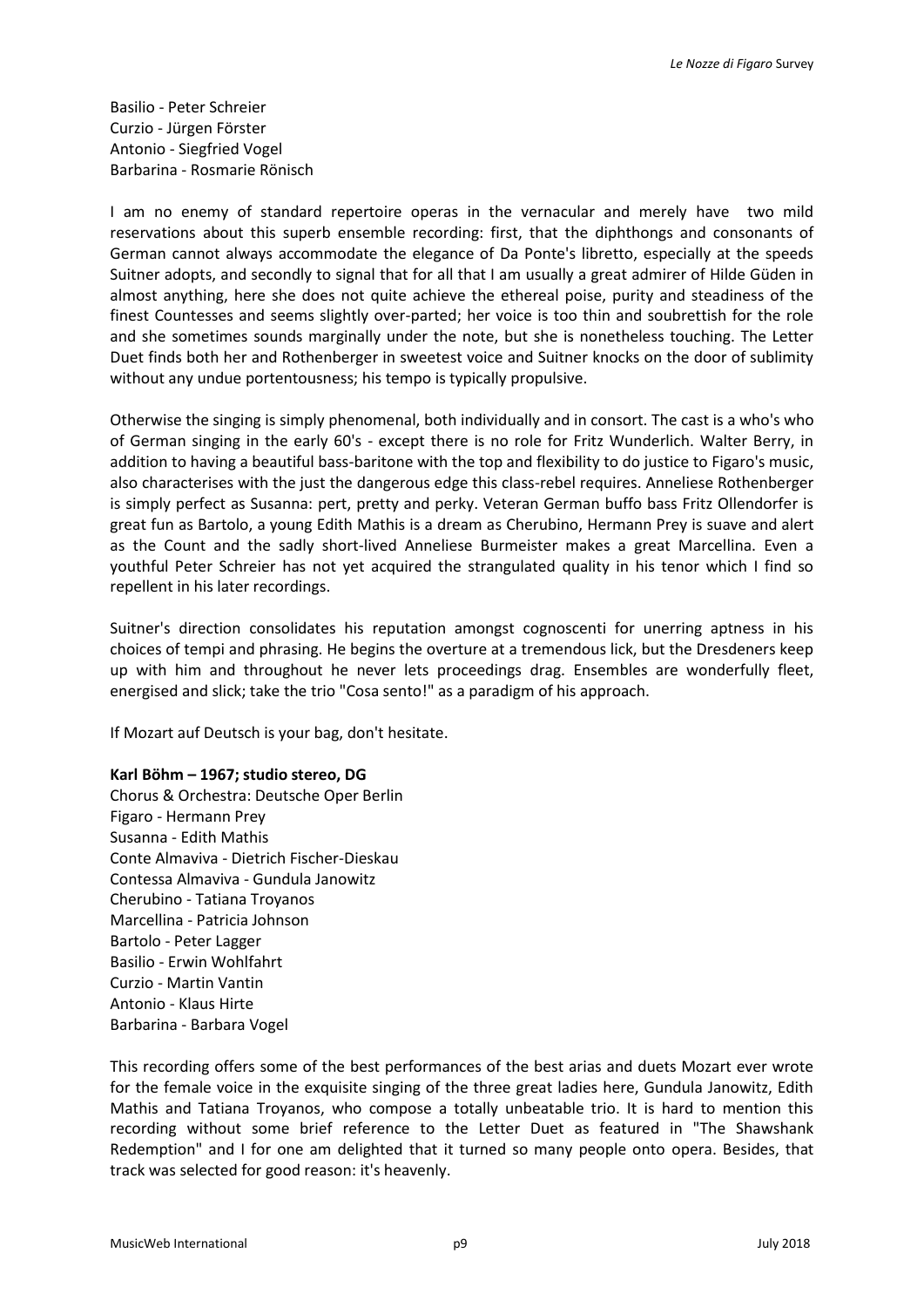So why do I have reservations when the women's singing is clearly so satisfying? Well; Böhm's conducting, while elegant and detailed, does not quite have the drive, zip and tingle which Solti or Karajan inject into this music; you can hear that from the start in the neatly negotiated overture. Secondly, the men are not up to the same standard as the women: Hermann Prey has a rather plaintive, over-refined sound for the working-class hero Figaro and could do with a bit more backbone; compared with the best, Peter Lagger is distinctly workaday and lacks the rolling relish a really fruity bass confers upon the role of Bartolo, while Fischer-Dieskau's dry tone is hardly impressive as he barks his way through the Count's coloratura at the end of "Vedrò, mentr'io sospiro". Some might opt to acquire only the highlights disc as his contribution is restricted to that one aria and his part in the Finale, while the ladies are rightly given the lionesses' share and room is found even for Barbarina's arietta, prettily trilled by Barbara Vogel.

#### **Colin Davis – 1970; studio stereo, Philips**

BBC Symphony Chorus & Orchestra Figaro - Wladimiro Ganzarolli Susanna - Mirella Freni Conte Almaviva - Ingvar Wixell Contessa Almaviva - Jessye Norman Cherubino - Yvonne Minton Marcellina - Maria Casula Bartolo - Clifford Grant Basilio - Robert Tear Curzio - David Lennox Antonio - Paul Hudson Barbarina - Lilian Watson

Colin Davis was always a fine Mozartian; there's a lightness, drive and energy about his conducting right from the overture which augurs well and indeed that quality and is sustained throughout. There is, however, something too menacing about Ganzarolli's hard, nasal bass-baritone to make him the ideal Figaro and he sounds rather mature, too, like Geraint Evans, whom he resembles in voice and manner, in the same role for Klemperer. He was, however, a skilled buffo performer and injects life and meaning into the text, even if he was better suited two years later to Leporello in Davis' *Don Giovanni*, also with Wixell, who brings a virile, distinctive baritone to depict an ardent, dangerous Count, rather like his Giovanni. I like his vibrant sound with its fast vibrato. The women once more constitute a strong team: Yvonne Minton has a warm, boyish mezzo, making a very attractive Cherubino; Freni is her usual, charming self, rivalling Lucia Popp, singing with limpid, melting beauty of tone, similar to her Zerlina, especially in "Deh vieni non tardar" where she is infinitely touching but also able to inject a hint of archness into her tone to let us know that she knows Figaro is lurking nearby, overhearing her supposed protestations of love for the Count; and it's a treat to hear Jessye Norman repeatedly lighten her Rolls Royce soprano to give us a nobler, more imperious Countess than usual without jettisoning the requisite pathos of her plight. Maria Casula is just right as Marcellina: a bit blowsy and maternal without sounding past it. Lilian Watson contributes a sweet, soubrette Barbarina. The concluding "Ah! Tutti contenti" ensemble is sublimely sung by all.

The recording is complete, even including the full version of the letter duet, No. 15. Reacquaintance with this recording for purposes of my survey has made me value it more highly than ever, even if Ganzarolli is not ideal as Figaro.

#### **Otto Klemperer – 1970; studio stereo, EMI**

John Alldis Choir New Philharmonia Orchestra Figaro - Geraint Evans Susanna - Reri Grist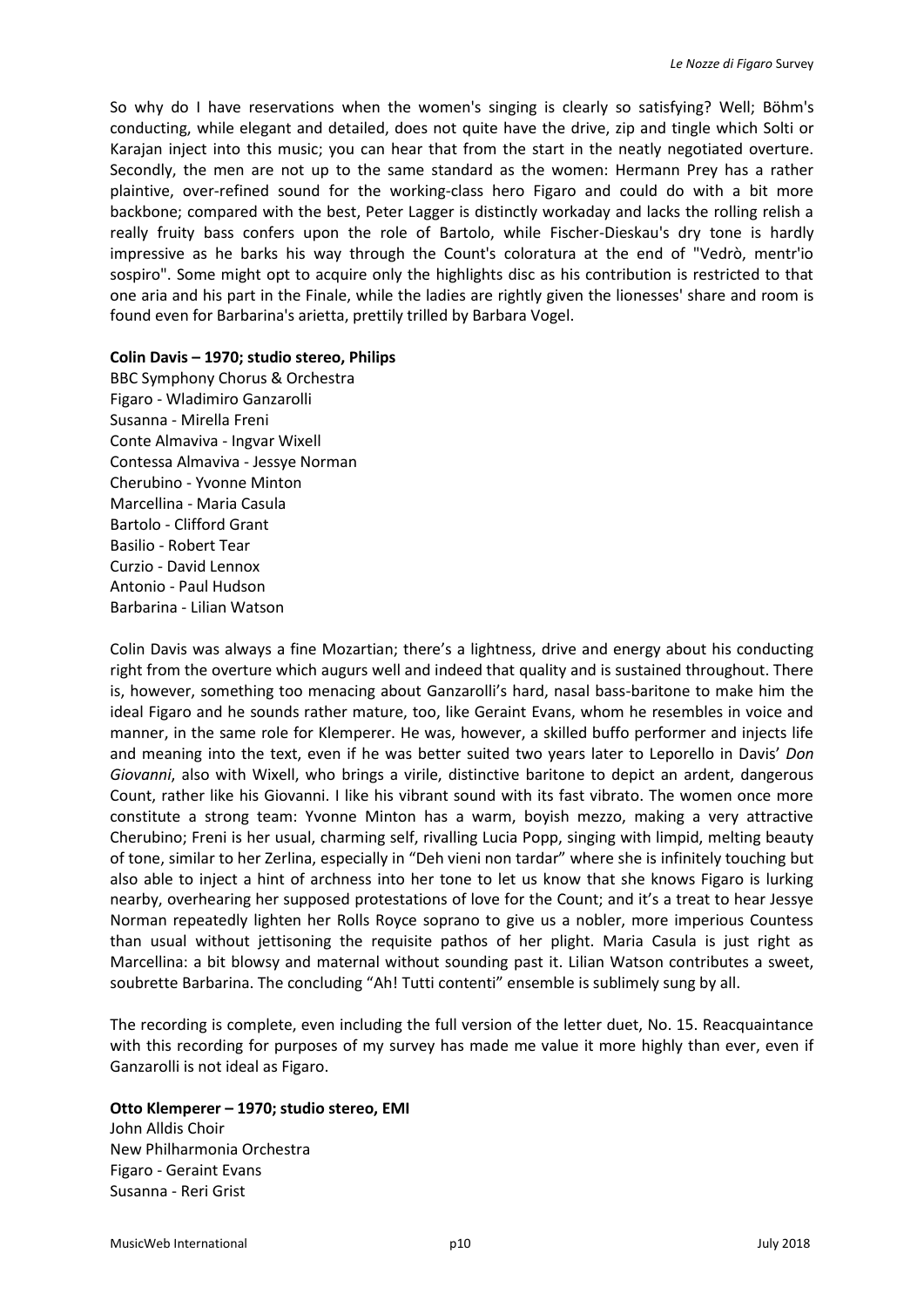Conte Almaviva - Gabriel Bacquier Contessa Almaviva - Elisabeth Söderström Cherubino - Teresa Berganza Marcellina - Annelies Burmeister Bartolo - Michael Langdon Basilio - Werner Hollweg Curzio - Willi Brokmeier Antonio - Clifford Grant Barbarina - Margaret Price

The measured pace and weightiness of the overture sets the tone for the whole recording here, but you also hear the beauty of the orchestral playing and the calm control behind the phrasing; this is what Klemperer wants whether the listener likes it or not. "Voi che sapete" really is funeral; Berganza's warm, even-voiced Cherubino struggles against Klemperer's lugubrious tempo. The cast is distinguished but allowances have to be made for the fact that Bacquier is rather older since he performed the same role of Almaviva in the splendid Glyndebourne live performance eight years earlier and a roughness has crept into his voice; he sounds past it and the concluding top G flat in his aria is very poor. Geraint Evans, too, makes a mature, rather effortful and ponderous Figaro, similar to his Guglielmo for Klemperer on EMI the following year; the vocal layout is wrong. Reri Grist has a pretty, piping soubrette soprano which makes Susanna sound too child-like. The undoubted star is Elisabeth Söderström, sounding very like Schwarzkopf at her best, with a neat, trilling soprano and a pronounced sense of pathos to her delivery.

Everything about this performance except the sound has a rather heavy-handed, "vintage" feeling to it; the lack of sparkle is problematic and ultimately damaging.

#### **Herbert von Karajan – 1974; live stereo, Opera d'Oro**

Chorus - Wiener Staatsoper Orchestra - Wiener Philharmoniker Figaro - José van Dam Susanna - Mirella Freni Conte Almaviva - Tom Krause Contessa Almaviva - Elizabeth Harwood Cherubino - Frederica Von Stade Marcellina - Jane Berbié Bartolo - Paolo Montarsolo Basilio - Michel Sénéchal Curzio - Willy Caron Antonio - Zoltán Kéléman Barbarina - Elke Schary

Given that Karajan's studio recording turned out for some reason to be a dull, chilly, strait-laced affair, admirers of his fiery way with Mozart need turn to live recordings. There is an excellent, live Salzburg performance from 1977, three years later than this one with almost as good a cast and in considerably sound but it is much more expensive and not everyone warms to Anna Tomowa-Sintow's Countess. The Countess here, Elizabeth Harwood, sounds as if she is fighting a cold as the middle of her voice is a little hoarse, but otherwise gives us poised, aristocratic singing. José van Dam is lithe and lively as Figaro, his beautiful voice dealing easily with those passages in a higher tessitura but also able to descend to suggest a more menacing character. Mirella Freni, also occasionally a little croaky - something in the air that night? - is otherwise delightful and charming as you would expect. Tom Krause occasionally suggests a little too much of Wotan in his stern, brazen Count Almaviva but he is a predator after all. Frederica von Stade proves a crowd-pleaser as Cherubino, marvellously warm and touching, yet still boyish. the supporting cast features luminaries such as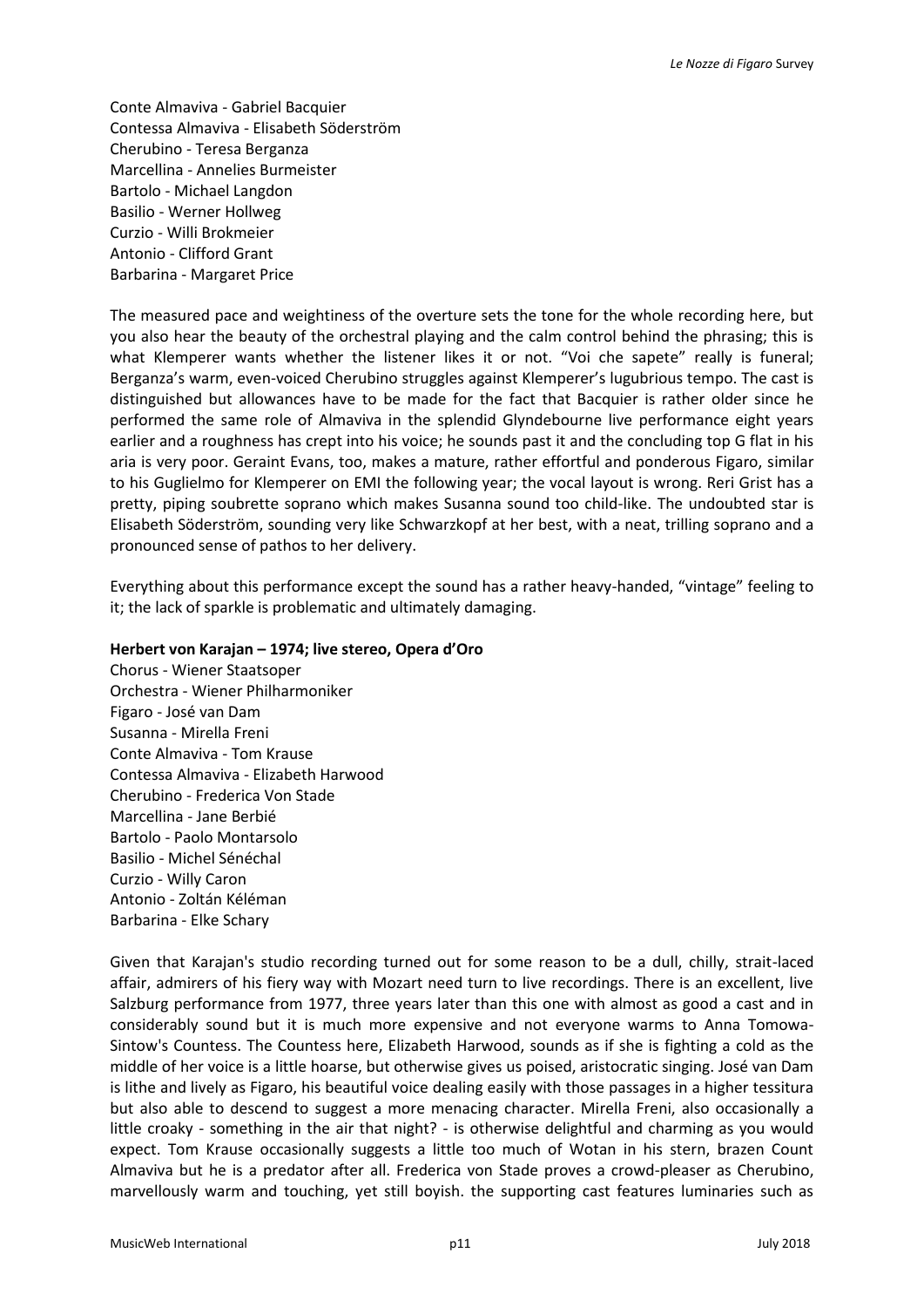Zoltan Kelemen as the gardener Antonio; Michel Sénéchal is a hoot as Basilio and Jane Berbié does her regular old bag shtick as Marcellina. The Bartolo is a bit hammy and rocky but adequate.

The sound is decent stereo radio, perfectly listenable if a bit curdled. Karajan is by no means absurdly fast but he certainly injects proceedings with an urgency comparable to Solti's superb studio recording, which remains my favourite by virtue of its voices, although some find it too unsmiling presumably they will think the same of this hard-pressed performance.

Karajan here adopts the theory that the Act 3 Sextet should come after the Countess' aria "Dove sono".

A fine cast, the VPO and Karajan on form - what more could you wish unless it be better sound?

**Georg Solti – 1981; studio digital, Decca**

London Opera Chorus London Philharmonic Orchestra Figaro - Samuel Ramey Susanna - Lucia Popp Conte Almaviva - Thomas Allen Contessa Almaviva - Kiri Te Kanawa Cherubino - Frederica Von Stade Marcellina - Jane Berbié Bartolo - Kurt Moll Basilio - Robert Tear Curzio - Philip Langridge Antonio - Giorgio Tadeo Barbarina - Yvonne Kenny

Although this has long been my favourite recording for reasons of the quality of singing and the zest of Solti's conducting, listening to other classic accounts has confirmed that there is validity in the criticism of those who find it too driven and unsmiling. The same applies to the almost equally well sung Marriner recording of the same era; this is a "dramma giocoso" and, as to English ears there is almost an oxymoronic element in the combination of those two words making up the Italian descriptive term, obviously a balance needs to be achieved between the two, superficially paradoxical, extremes. Perhaps Solti and Marriner lean too far towards the dark side, but the voices her are so stellar that I am won over. Both Ramey and Allen have ideal voices for their roles: the former a fleet but still trenchant bass, the latter a lean, focused baritone with a dangerous edge – and both are masters of text. Popp is better suited to Susanna than the – nonetheless excellent – Countess she sang four years later for Marriner as there is a "keck", soubrettish quality to her soprano. Kurt Moll, my favourite lyric basso cantante-profondo (he could do everything) rumbles magnificently as Bartolo and "Flicka" von Stade remains my favourite Cherubino with her plangent, oboe-tones and suitably androgynous sound. Jane Berbié is ideally cast as a slightly scratchy, bumptious Marcellina with the right mature sound and the minor comic roles are well taken. To cap the best cast on record, we have the creamy, serene Countess on Kiri Te Kanawa in her absolute prime; Solti certainly relaxes for her dreamy arias and she is sublime.

It's ironic, given that the producer here is Christopher Raeburn, that Solti ignores the theory Raeburn advanced in 1965 that the Sextet in Act 3 was originally intended to come after the Countess's 'Dove sono' and reverts to the traditional order. That is of little consequence; this remains my *Figaro* of choice.

**Neville Marriner – 1985; studio digital, Philips** Ambrosian Opera Chorus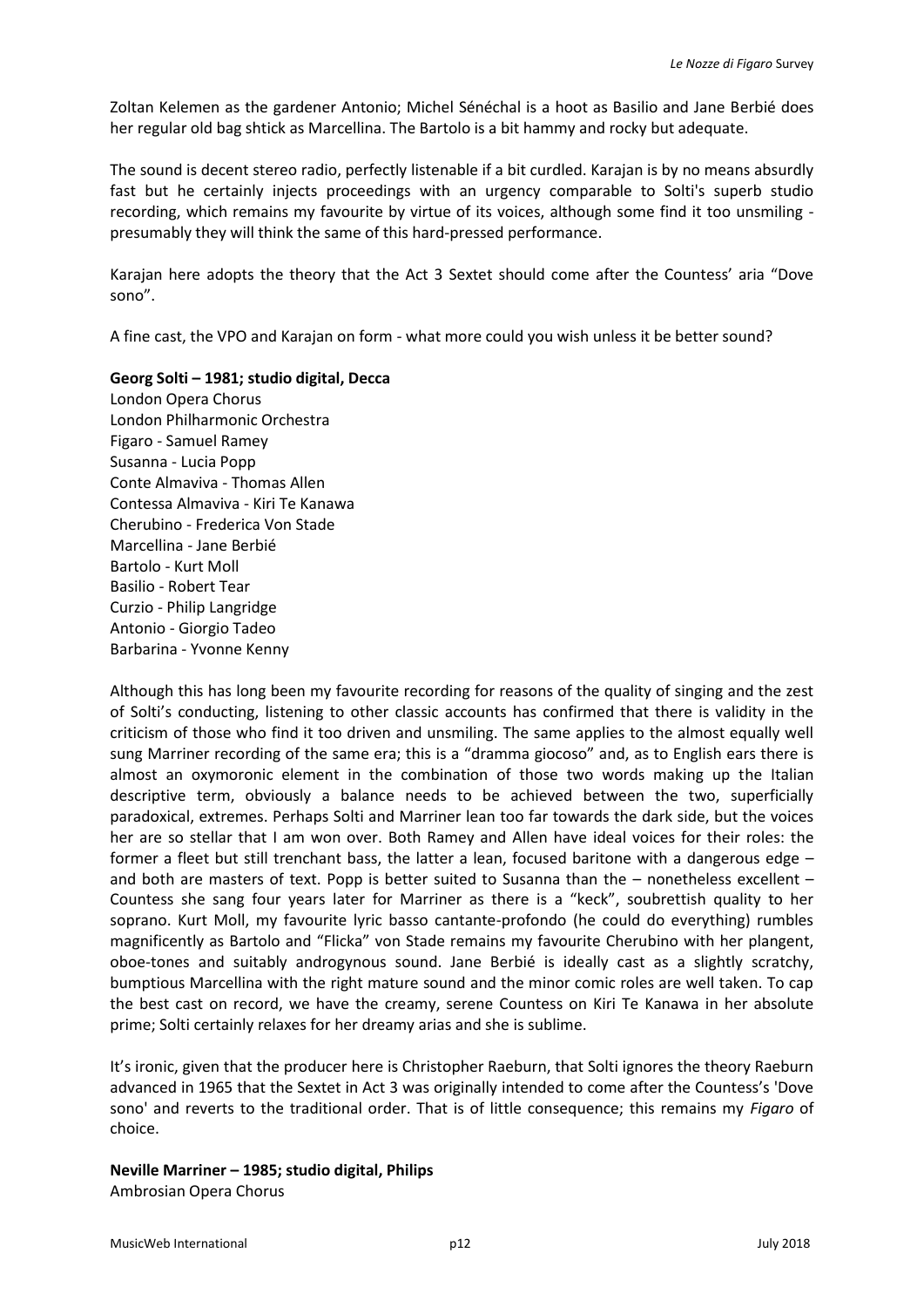Orchestra - Academy of Saint-Martin-in-the-Fields Figaro - José van Dam Susanna - Barbara Hendricks Conte Almaviva - Ruggero Raimondi Contessa Almaviva - Lucia Popp Cherubino - Agnes Baltsa Marcellina - Felicity Palmer Bartolo - Robert Lloyd Basilio - Aldo Baldin Curzio - Neil Jenkins Antonio - Donald Maxwell Barbarina - Catheryn Pope

The Solti all-star-cast *Figaro* has long been my favourite but this one runs it very close and is similar in manner, in that it brisk and doesn't "smile" much - but some might feel that a performance which does so risks sentimentalising the serious themes underlying the comedy: class struggle, female independence, adultery and infidelity - they are all in the plot and underpinning the action, adding tension to what was and remains a provocative comedy. This recording also boasts another cast as fine as could be assembled in 1985.

José van Dam seems to realise this too. He has a naturally smooth, noble, beautiful bass-baritone so he chooses to make Figaro dark, angry and even vengeful, an adequate foil to Raimondi's predatory but equally smooth-voiced Count. All the singers here are very fluent and adept with the text, especially given that of the major parts only Raimondi is a native Italian; this is maybe the most vividly acted and dramatically inflected of all the recordings out there. Marriner uses a smaller orchestra to facilitate fleetness; the rhythms are sharp and pointed, the action bowls along almost savagely at times. To offset any lack of charm, we have two very sweet, pert voices singing the Countess and Susanna in Lucia Popp and Barbara Hendricks respectively. Neither is mopey or too melancholy; their voices entwine delectably in the Letter Duet and Popp sings her two big arias with poise and feeling - no lack of presence or power despite the essentially lyric character of her tone, even if you have to be tolerant of her little tic of "squeezing" a note; ultimately, I think she is vocally better suited to Susanna as for Solti. Agnes Baltsa's Cherubino is bold and boyish - richly and expressively sung yet delicate when required despite the amplitude of her voice.

I respond particularly positively to two basses as Bartolo: one is the great Kurt Moll and the other is Robert Lloyd here, whose deep, chocolaty voice caresses the malicious text of his "vendetta" aria. The smaller parts are equally vivacious and apt: Felicity Palmer's big, slightly blowsy manner is perfect for Marcellina; Aldo Baldin conveys graphically his cretinous relish in watching others' embarrassments.

A striking aspect of this recording, now well over thirty years old, is not just the quality of the solo singing but also how individual and instantly recognisable each voice is; they exude personality. As long as you accept the darker focus of this rather po-faced reading, you might agree that Marriner here gives us a *Figaro* to rival any. The score is complete, with the two arias usually cut included.

### **Riccardo Muti – 1986; studio digital, EMI**

Chorus - Wiener Staatsoper Orchestra - Wiener Philharmoniker Figaro - Thomas Allen Susanna - Kathleen Battle Conte Almaviva - Jorma Hynninen Contessa Almaviva - Margaret Price Cherubino - Ann Murray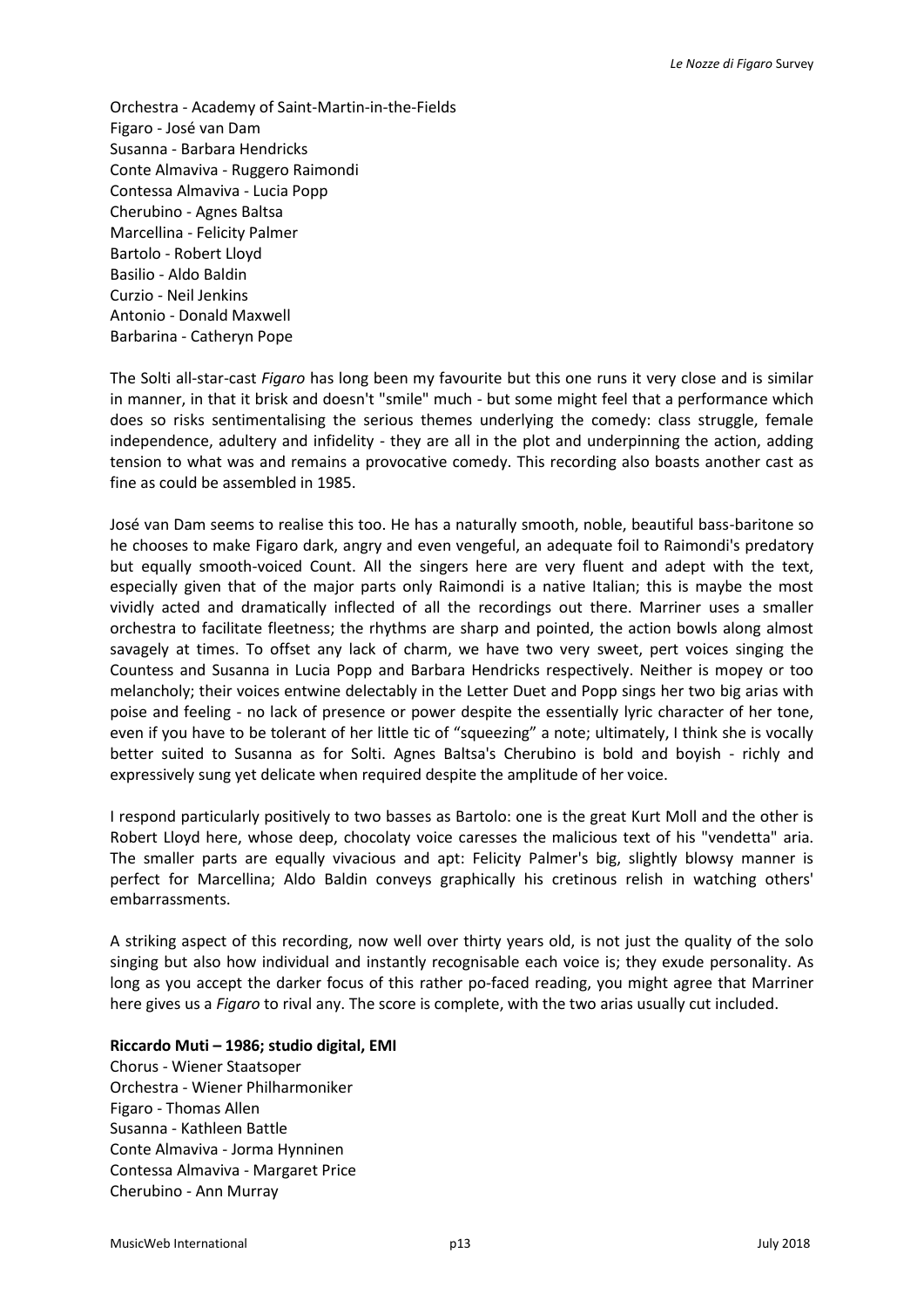Marcellina - Mariana Nicolesco Bartolo - Kurt Rydl Basilio - Alejandro Ramírez Curzio - Ernesto Gavazzi Antonio - Franco De Grandis Barbarina - Patrizia Pace

Muti's restless, driven account fields s good cast but there are oddities: for example, most of the time, as in the "Canzonetta sull'aria" he rushes sufficiently to rob the music of charm, yet he allows Ann Murray to make a meal of "Non so più" with excessive pauses and rubato and still she is not especially engaging. The Countess' pardon of her philandering husband should be a moment of sublimity and goes for nothing.

Thomas Allen exchanges the splendid Almaviva he sang for Solti for Figaro while the excellent baritone Jorma Hynninen takes that role – but one wonders whether their voices would not have been better suited the other way around, as Allen does not have the ideal dark sound and sounds too refined, whereas Hynninen has the tonal colour of a bass-baritone but is still agile. Kurt Rydl's Bartolo is wobbly, Mariana Nicolesco as Marcellina gargles marbles and Alejandro Ramirez as Basilio has far too piercing a tenor but Kathleen Battle makes a pert, perky Susanna, one of the best and her characterisation, unlike that of several of co-singers, always has "face". Margaret Price sings a poised, cool, Countess – in fact the whole performance is a bit chilly and humourless, despite the quality of the singing.

There are no cuts.

#### **Arnold Östman – 1987; studio digital, L'oiseau Lyre**

Drottningholm Court Theatre Chorus & Orchestra Figaro - Petteri Salomaa Susanna - Barbara Bonney Conte Almaviva - Håkan Hagegård Contessa Almaviva - Arleen Augér Cherubino - Alicia Nafé Marcellina - Della Jones Bartolo - Carlos Feller Basilio - Eduardo Giménez Curzio - Francis Egerton Antonio - Enzo Florimo Barbarina - Nancy Argenta

Just as I respond positively to Östman's *Così fan tutte*, I thoroughly enjoy the verve and drive of this, the first and by far the best of period instrument recordings. The orchestra is small and the voices light to the point of sounding small-scale but the performance does not feel under-powered, just intimate and very musical. Textures are bright and transparent but the strings whine in the instrumental introduction to "Porgi amor". The first voices we hear are those of Petteri Salomaa and Barbara Bonney and they make a delightful couple: his bass-baritone is right for Figaro and has a fast, slightly fluttery but not unattractive vibrato and she of course has a soprano of purest quicksilver. Vocal ornamentation is discrete and the swift tempi do not become excessive or result in garbled delivery. Carlos Feller makes a very characterful, if cloudy-voiced Bartolo and Della Jones is perfect as Marcellina, sounding slightly mature and fruity without being the least harsh on the ear in the manner of too many in that role and she manages the divisions in her aria very impressively. Alicia Nafé is competent but anonymous as Cherubino without much velvet in her tone or anything suggestive of boyishness. The Gardener Antonio is feebly sung. Nancy Argenta sings simply and attractively, making a rather better job of Barbarina than she did her Despina for Sigiswald Kuijken.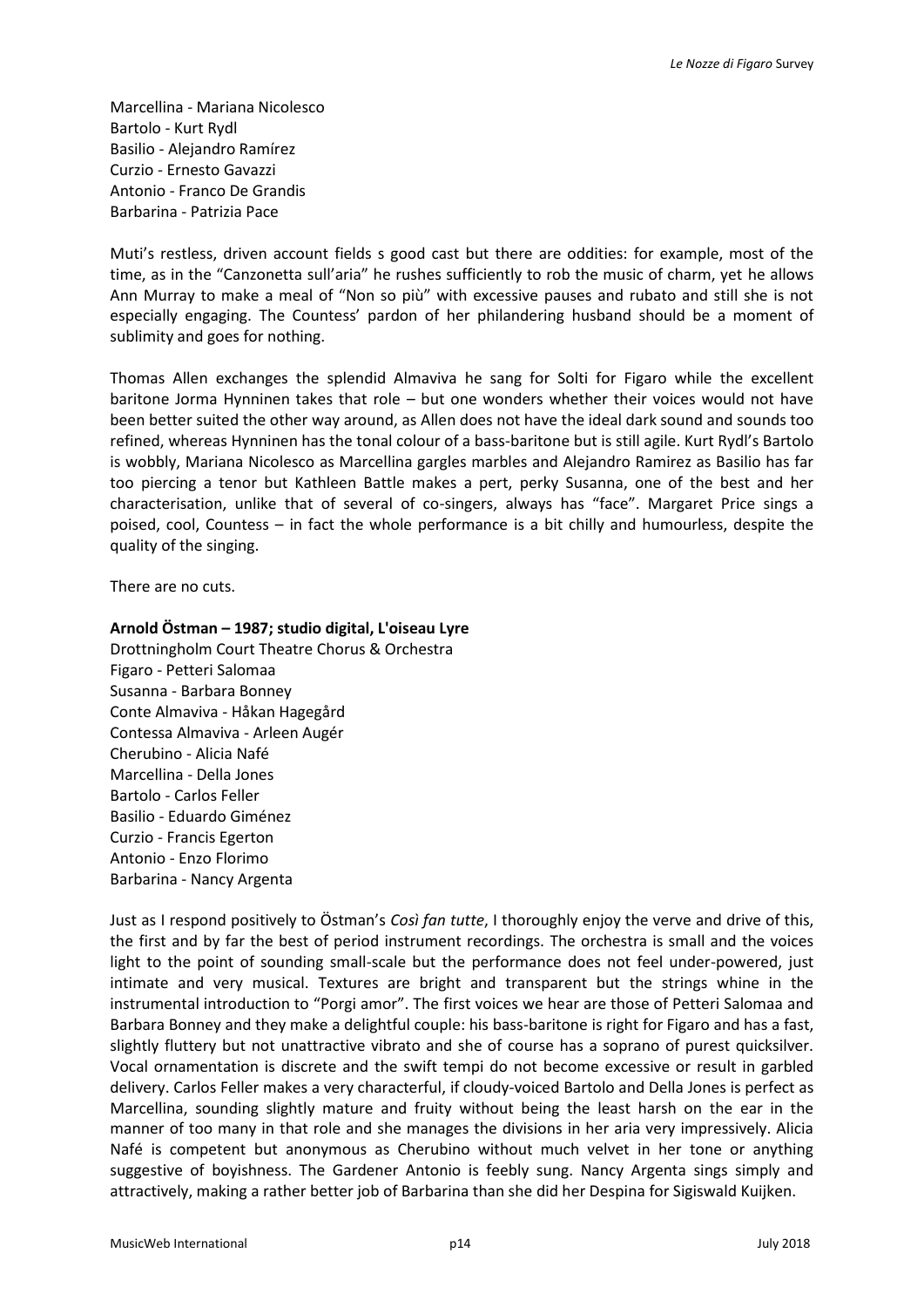The aristocrats are voiced by two fine singers but I find Håkan Hagegård's Count to be rather understated and restrained; similarly, Arleen Augér in her arias sometimes seems almost to be marking her role as if communing with herself but her muted style conveys pathos and vulnerability. The Letter Duet is rather fast but enchantingly sung. Östman is rarely guilty of the kind of rushed insensitivity some period performances evince; he slows right down and employs rubato for the great reconciliation and pardon scene before the ebullient final chorus and in general paces events convincingly.

Not only is the opera presented absolutely complete but the appendices provide the extra and alternative numbers Mozart wrote for the Prague production in the same year as its Vienna premiere in 1786 and for the 1789 revival; none is especially important or desirable but they are interesting.

Those who want a traditional, Grand Opera performance will not be persuaded by this cool, subdued but entirely coherent recording; its biggest drawback resides in the lack impact of the big vocal ensembles that conclude Acts 2 and 4, but it is still affords a worthwhile and enjoyable experience.

### **John Eliot Gardiner – 1993 live composite, digital, Archiv**

Chorus - Monteverdi Choir Orchestra - English Baroque Soloists Figaro - Bryn Terfel Susanna - Alison Hagley Conte Almaviva - Rodney Gilfry Contessa Almaviva - Hillevi Martinpelto Cherubino - Pamela Helen Stephen Marcellina - Susan McCulloch Bartolo - Carlos Feller Basilio - Francis Egerton Curzio - Francis Egerton Antonio - Julian Clarkson Barbarina - Constanze Backes

Offering neat, mordant playing with the energy derived from a live, semi-staged performance, this recording is superficially attractive – the audience is audibly entertained - but actually not that interesting and vocally very uneven. By far the best singing comes from Bryn Terfel's Figaro – he has the right, robust bass-baritone and twenty-five years ago his voice still had considerable flexibility; he delivers the text clearly with imagination and vitality. Rodney Gilfrey is firm and attractive as the Count. After that, the singing is more variable: Hillevi Martinpelto makes an oddly blank Countess; she lacks the special, elegiac quality brought to the role by the greatest sopranos and her vibrato can obtrude. Alison Hagley as Susanna is pleasant but unmemorable compared with the best and her lower register is weak. Similarly, Pamela Helen Stephen's Cherubino lacks distinction: her voice is somewhat acidic and lacking in bloom. Whoever had the idea that she should sing the first verse of "Voi che sapete" in a tremulous voice to convey nervousness needs shooting. The Marcellina is your usual old bag; I prefer to hear a more attractive voice and other recordings demonstrate that this can be done without sacrificing apt characterisation. Carlos Feller's bass is by this late stage of his career cloudy, rocky and essentially shot and Francis Egerton's doubling up as Basilio and Curzio offers amusing but clearly veteran singing.

For those who care, Gardiner here adopts the theory that the Act 3 Sextet should come after the Countess' aria, but this does not offer anywhere near as convincing a period performance as the Drottningholm recording.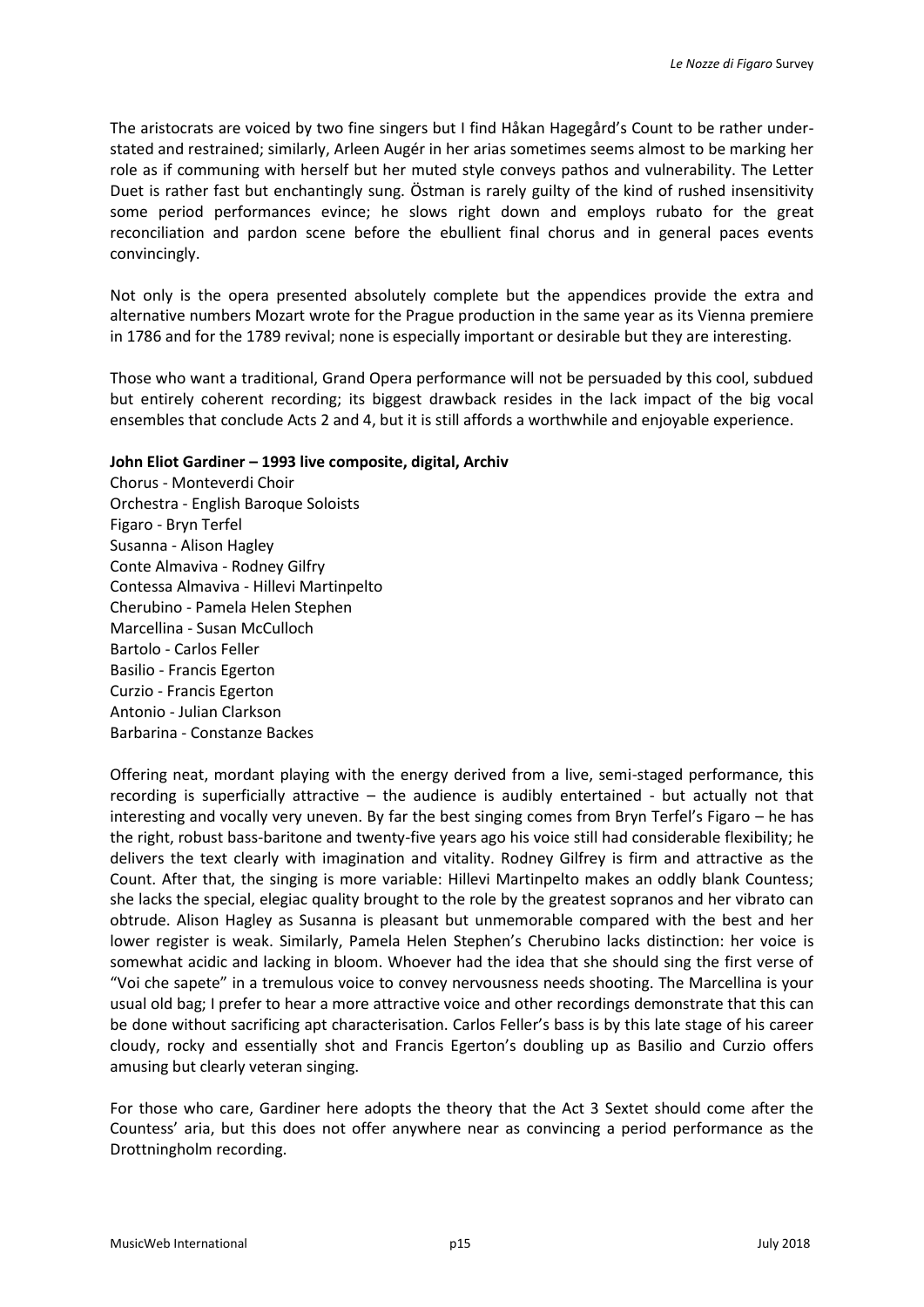#### **Michael Halász – 2002; studio digital, Naxos**

Hungarian National Chorus Orchestra - Nicolaus Esterházy Sinfonia Figaro - Renato Girolami Susanna - Judith Halász Conte Almaviva - Boje (Bo) Skovhus Contessa Almaviva - Marina Mescheriakova Cherubino - Michele Breedt Marcellina - Gabriele Sima Bartolo - Janusz Monarcha Basilio - Michael Roider Curzio - Alexander Klinger Antonio - Peter Köves Barbarina - Orsolya Sáfár

This is a lively, well-paced and well-played bargain issue in good, well-balanced digital sound. Unfortunately, the characterisation is wooden and studio-bound and the casting is deficient: the Figaro is rather woolly-voiced, the Count – sung by the best-known cast-member here, Bo Skovhus is too aggressive and his vibrato had already started to loosen at the time of recording, even though he was only forty. the Countess seriously miscast, being clumsy with a big flap in her sound so that she cannot "float a note" – and the acidular Susanna is hardly more graceful; she sounds more elderly than the Marcellina, who provides the best singing here - but nobody buys *Figaro* for his mother. The Cherubino is better but still gusty. This is the full score with alternative arias provided in the appendix but there is much better to be had than this provincially sung recording.

#### **René Jacobs – 2003; studio digital, Harmonia Mundi**

Orchestra - Concerto Köln Chorus - Collegium Vocale de Gand (Gent) Figaro - Lorenzo Regazzo Susanna - Patrizia Ciofi Conte Almaviva - Simon Keenlyside Contessa Almaviva - Véronique Gens Cherubino - Angelika Kirchschlager Marcellina - Marie McLaughlin Bartolo - Antonio Abete Basilio - Kobie van Rensburg Curzio - Kobie van Rensburg Antonio - Antonio Abete Barbarina - Núria Rial

I am decidedly disenchanted with this studio recording from René Jacobs. Despite the presence of Simon Keenlyside's elegant Count, so much else is wrong: otherwise indifferent voices - Gens conveys no sense of line in her bulging, twittery, poorly tuned arias - superfluous, over-elaborate ornamentation, persistent over-use of appoggiaturas, hammy "funny" voices, whining strings, and a refusal to give the singers' long phrases time to breathe, yet an insistence upon redundant pauses within the recitative. It's not how I want my *Figaro* to sound and my copy has gone to the charity shop.

### **Teodor Currentzis – 2012; studio digital, Sony**

MusicAeterna (The Chorus and Orchestra of the Perm Opera and Ballet Theatre) Figaro - Christian Van Horn Susanna - Fanie Antonelou